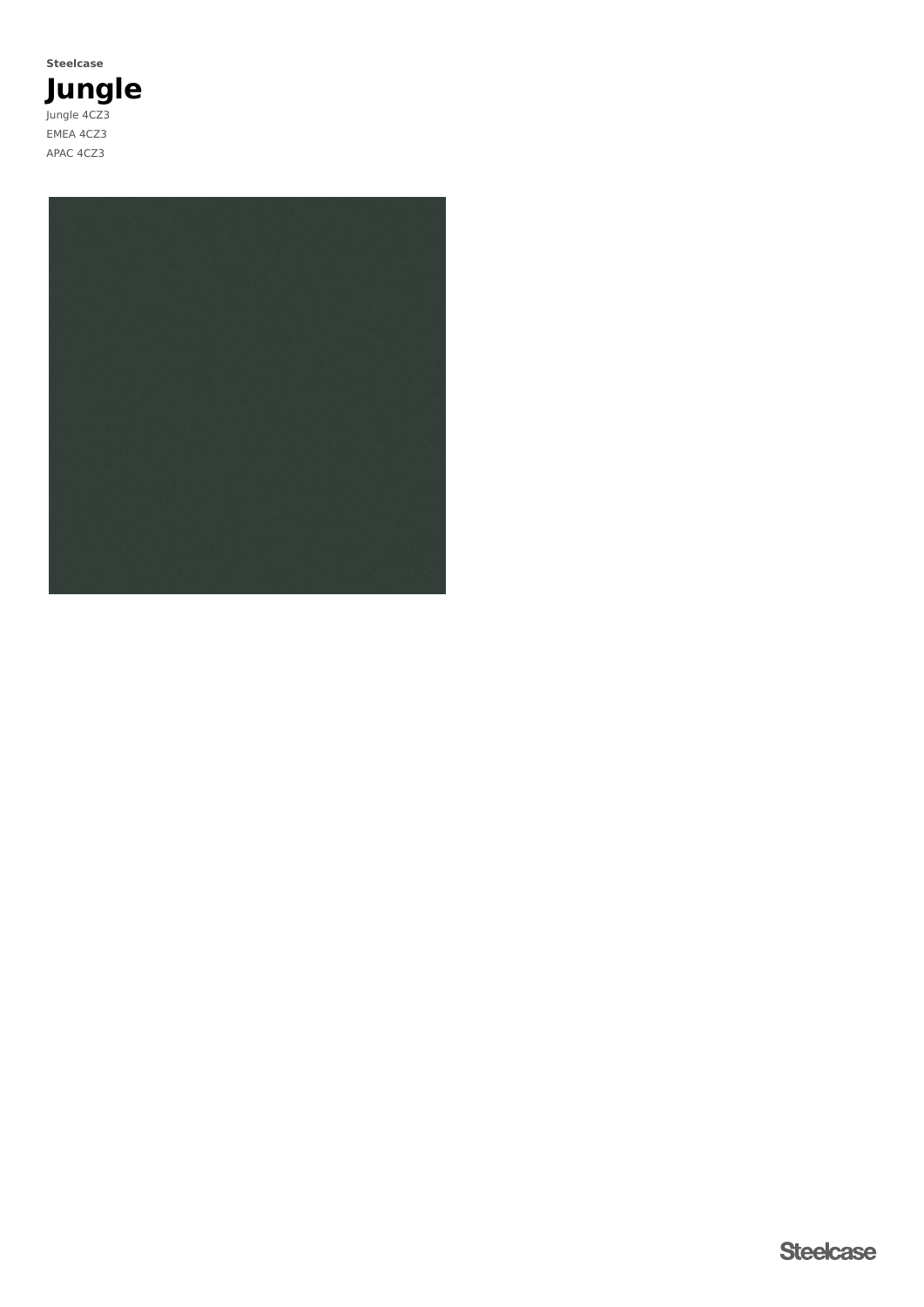## **Jungle Steelcase**

# **OVERVIEW**

| <b>Material Type</b> | Smooth Paint, Accent Paint                                    |  |  |
|----------------------|---------------------------------------------------------------|--|--|
| <b>Price</b>         | Paint 3                                                       |  |  |
| <b>Collection</b>    | <b>Accent Paints</b>                                          |  |  |
| <b>Offering</b>      | Select Surfaces                                               |  |  |
| <b>Brand</b>         | Steelcase, Coalesse, Steelcase Health, West<br>Elm, Orangebox |  |  |
| Global Availability  | Asia Pacific, Europe, Middle East, Africa,<br>Americas        |  |  |
| <b>Gloss Level</b>   | Medium                                                        |  |  |
|                      |                                                               |  |  |

## **SPECS**

| <b>CHARACTERISTICS</b> |  |  |
|------------------------|--|--|